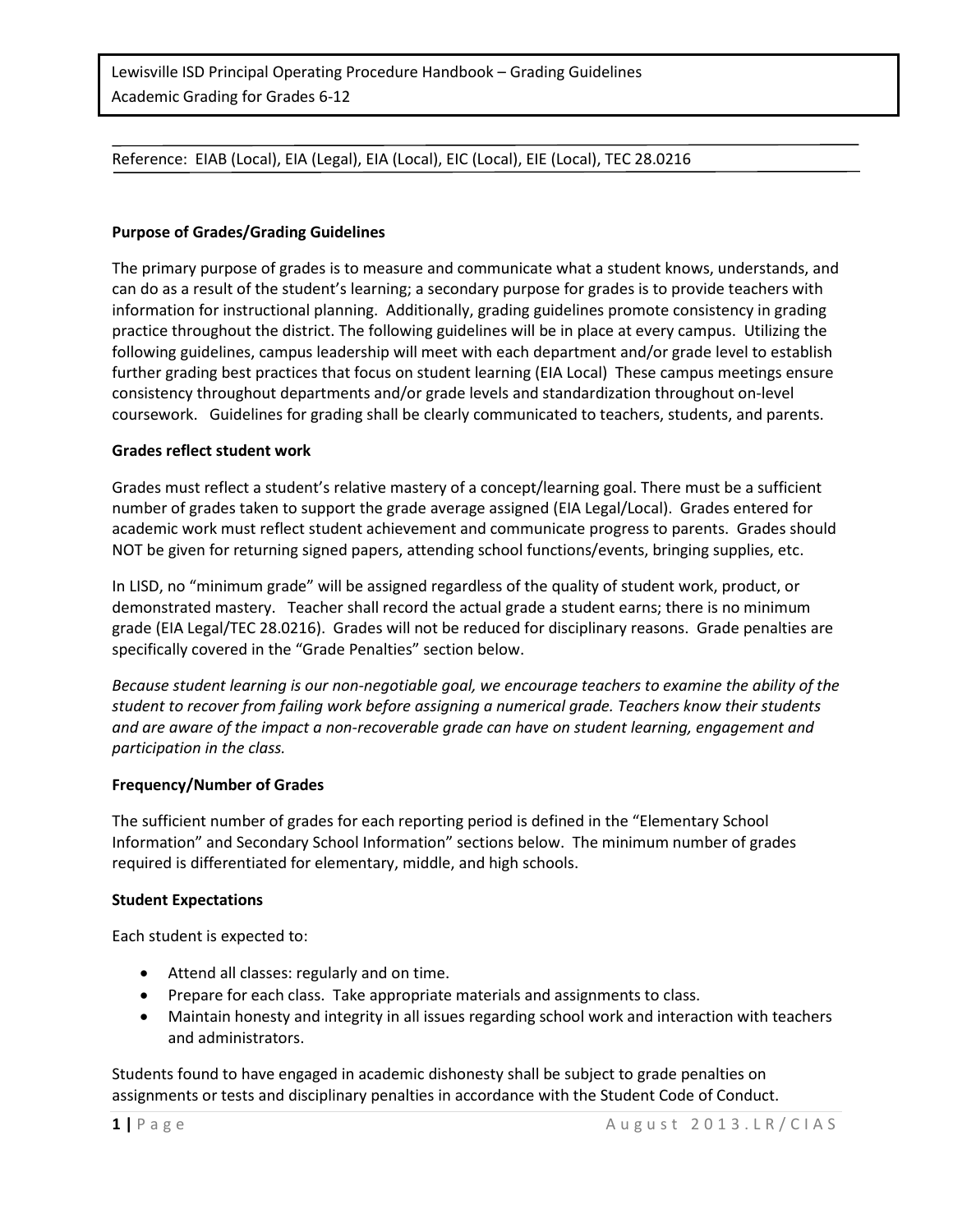Academic dishonesty includes cheating or copying the work of another student, plagiarism, and unauthorized communication between students during an examination. The determination that a student has engaged in academic dishonesty shall be based on the judgment of the classroom teacher or another supervising professional employee, taking into consideration written materials, observation, or information from students. (EIA Local)

## **Grade Penalties**

Late Projects: (EIAB Local)

• Teachers may assign a late penalty to a project turned in after the due date in accordance with previously established guidelines approved by the principal and disseminated to students.

Absences and Suspensions:

- Students shall be expected to make up assignments and tests after absences. Students shall receive a zero for any assignment or test not made up within the allotted time. (EIAB Local)
- An "M" for "missing" shall be recorded for absences, whether excused or unexcused, and students will be given a reasonable amount of time to learn the missed material and demonstrate mastery. It is recommended that the length of absence should determine the amount of time given for make-up work. For example 3 days of absence equals 3 days to make up work. A teacher may make exceptions for extenuating circumstances.
- The grade for make-up work after an unexcused absence shall be zero. (EIAB local)
- The District shall not impose a grade penalty for make-up work after an absence because of suspension. (EIAB Local)

Failing to Follow Procedures:

• Grade penalties may not be applied for failing to follow classroom procedures (for example, no name on paper, failing to turn assignment into the correct location, writing on only one side of paper, not having the proper supplies for class), except in the case of Late Work as described above and in compliance with campus Late Work policies. This does not apply to failing to follow procedures required for completing a project, task, or assignment.

#### Academic Dishonesty

• Students found to have engaged in academic dishonesty shall be subject to grade penalties on assignments or tests and disciplinary penalties in accordance with the Student Code of Conduct (EIA Local)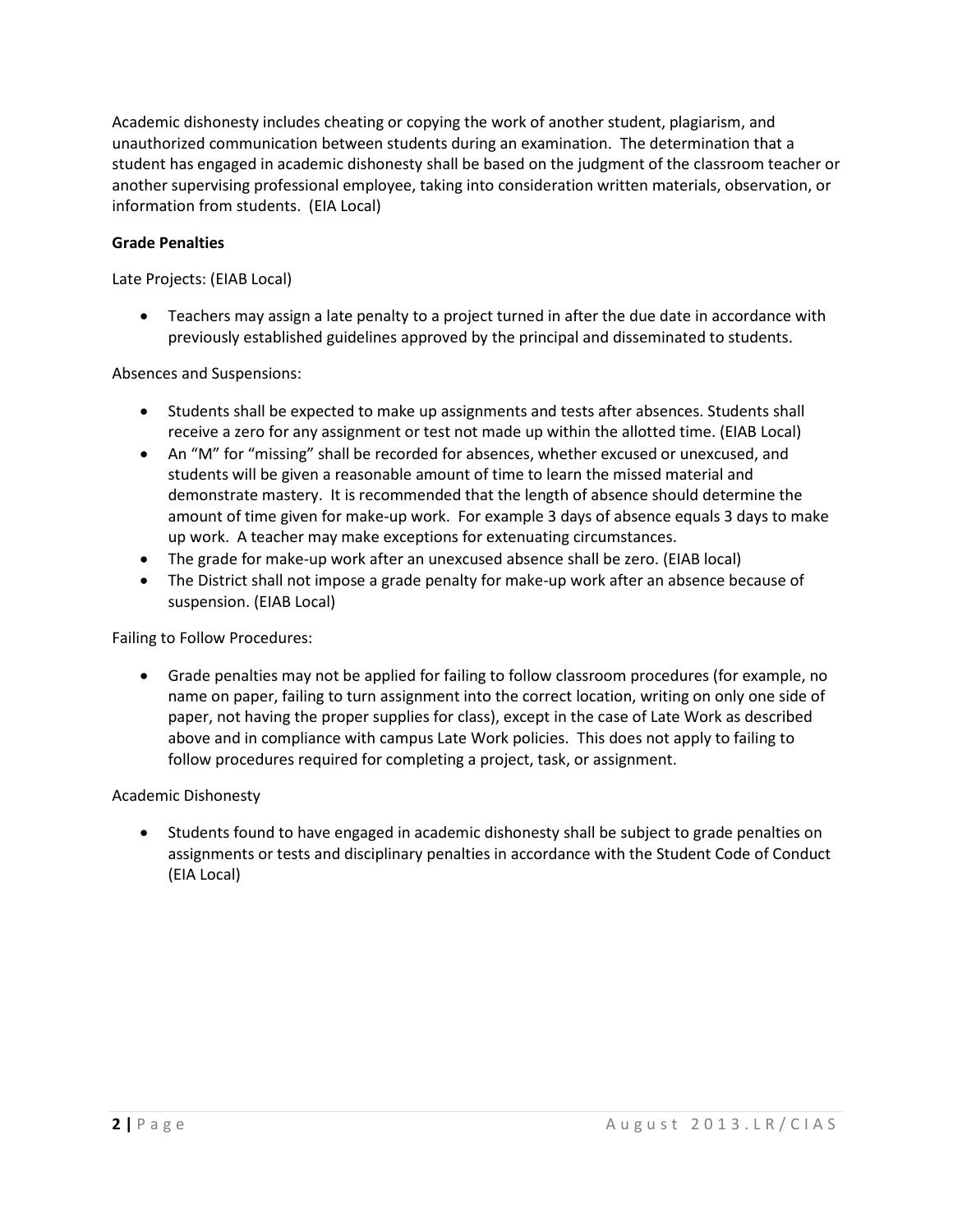# **SECONDARY GRADES (6-12)**

#### Middle School

- Teachers will take a minimum of ten (10) grades per 9 weeks, of which two (2) must be major grades.
- Examples of Major grades would include, but are not limited to:
	- o Performance tasks/performance based assessments
	- o Content Exams (including performance based content tasks/assessments)
	- o Research projects/papers (final product)
	- o Special projects (performances, speeches, presentations)
	- o Multi-media student created work
	- o Written compositions
	- o Portfolios
- Examples of Minor grades are included, but not limited to:
	- o Hands-on activities/labs
	- o Class/group work learning (cooperative learning, etc)
	- o Fluency probes
	- o Learning Centers/Workstations
	- o Lab reports
	- o Computer Activities
	- o Notebooks
	- o Vocabulary/spelling tests and/or assignments
	- o Interim work for projects/papers
	- o Quizzes
	- o Journals
	- o Writing processes (prewriting, drafting, revising, editing, publishing)
	- o Informal Compositions
	- o Portfolios
	- o Speech/communication/presentation skills
- Weighting grades may be determined by a campus policy and/or departmental policy, but must fall within the following parameters:

|                     | Student Course Level  |        |  |  |
|---------------------|-----------------------|--------|--|--|
|                     | Regular & Non-Leveled | Pre-AP |  |  |
| <b>Minor Grades</b> | 40-80%                | 40-60% |  |  |
| <b>Major Grades</b> | 20-60%                | 40-60% |  |  |

- No single grade may count more than 25% of a 9 weeks average
- Semester Averages
	- o 90% will be the average of the two 9 week averages;
	- o 10% will be the semester exam score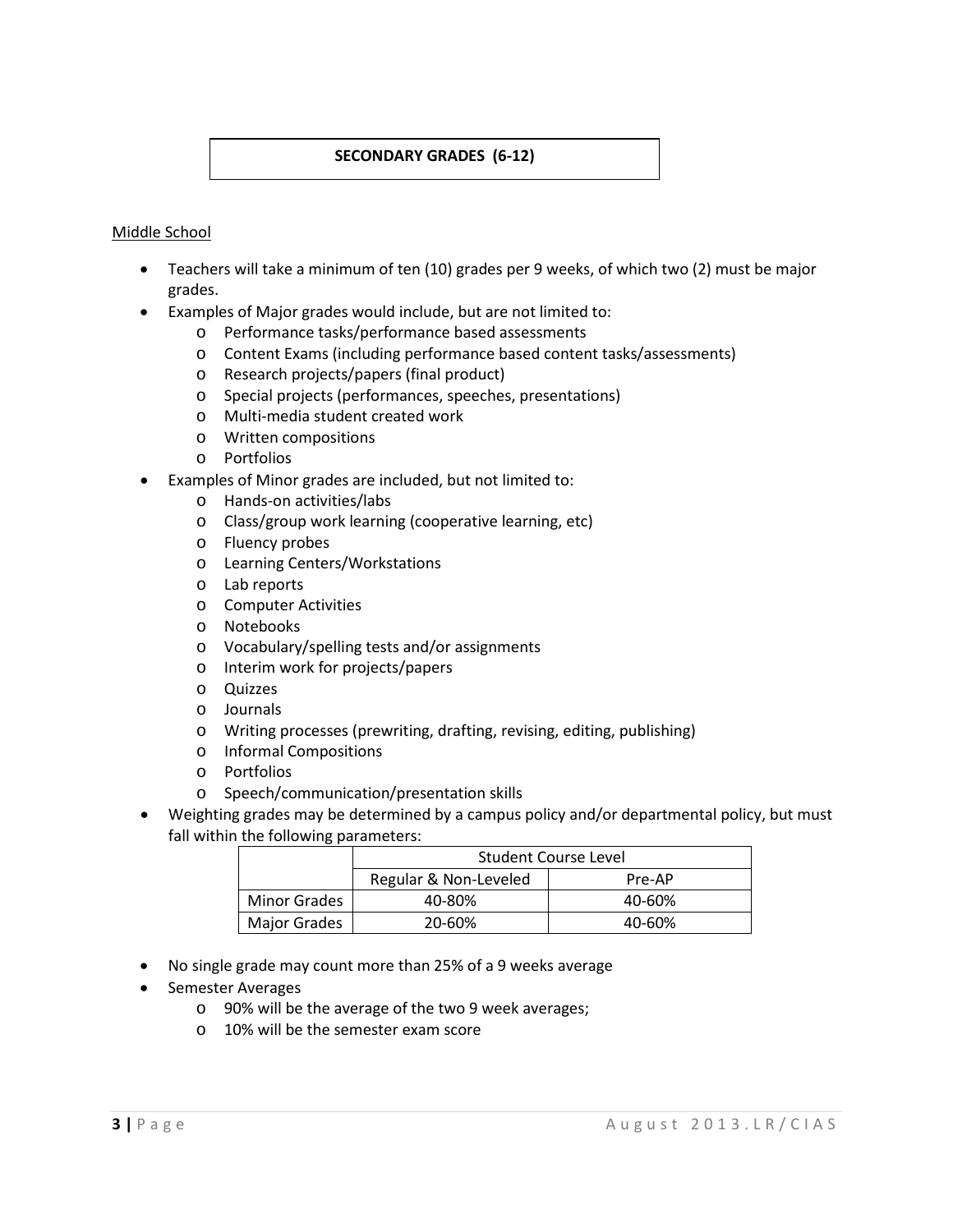- Re-teach/Re-Assess/Re-Grade
	- $\circ$  If a student earns a grade below a 70 on a major grade, the teacher must re-teach, then re-assess.
	- o After the re-teach/re-assess the higher of the two grades will be assigned, with the maximum possible score of 70.
	- o In order to receive re-assessment options, students must turn in major grade assignments by the actual due date.
	- o Students must be re-taught through small group, tutoring, peers teaming, etc, before reassessment. Re-teaching strategies include, but are not limited to: use of alternate and differentiated materials, collaborative/cooperative learning, hands-on and subject appropriate manipulative materials, computer-assisted/online instruction, multi-sensory teaching techniques, and presentation of materials in a modified modality (visual aides, taped reading materials, etc).

# High School

- Teachers will take a minimum of fifteen grades (15) per 9 weeks, of which three (3) must be major grades
- Examples of major grades would include, but are not limited to:
	- o Performance tasks/performance based assessment
	- o Content exams (including performance based tasks/assessments)
	- o Research projects/papers (final product)
	- o Special projects (performances, speeches, presentations)
	- o Conclusions Based on Data (CER) in Science
	- o Multi-media student created work
	- o Written compositions
	- o Portfolios
	- Examples of Minor grades are included, but not limited to:
		- o Hands-on activities/labs
		- o Class/group work learning (cooperative learning, etc)
		- o Fluency probes
		- o Learning Centers/Workstations
		- o Lab reports
		- o Computer Activities
		- o Notebooks
		- o Vocabulary/spelling tests and/or assignments
		- o Interim work for projects/papers
		- o Quizzes
		- o Journals
		- o Writing processes (prewriting, drafting, revising, editing, publishing)
		- o Informal Compositions
		- o Portfolios
		- o Speech/communication/presentation skills
- Weighting of grades may be determined by a campus policy and/or departmental policy, but must fall within the following parameters: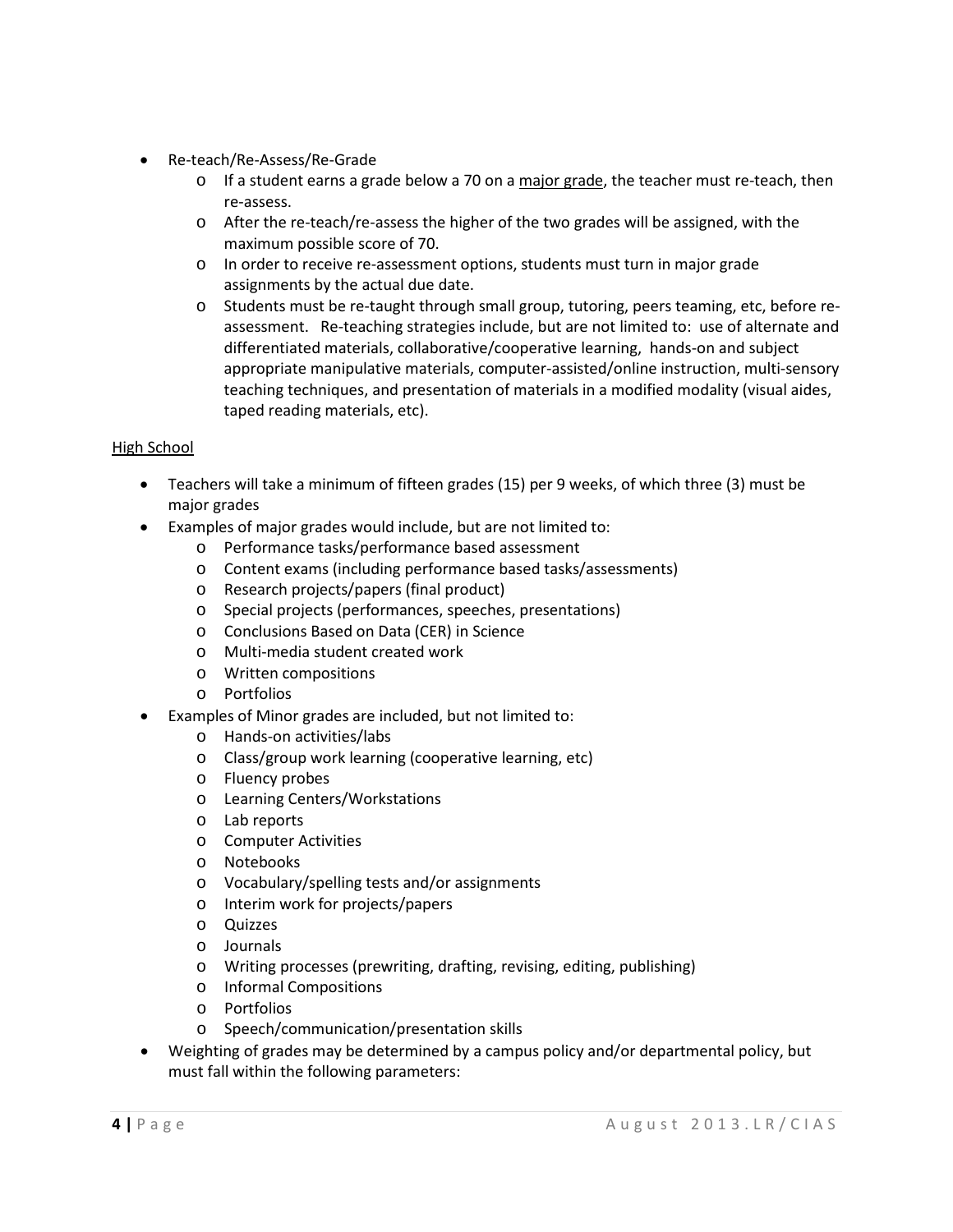|                     |               | <b>GPA Course Level</b> |                     |                 |
|---------------------|---------------|-------------------------|---------------------|-----------------|
|                     | Level 0       | Level 1                 | Level 2             | Level 3         |
|                     | (Courses with | (General Education      | (PreAP and Advanced | (AP Coursework) |
|                     | modified      | coursework)             | coursework)         |                 |
|                     | content)      |                         |                     |                 |
| <b>Minor Grades</b> | 40-70%        | 40-70%                  | 25-60%              | 25-60%          |
| <b>Major Grades</b> | 30-60%        | 30-60%                  | 40-75%              | 40-75%          |

- No single grade may count more than 25% of a 9 weeks average
- Semester Averages
	- o 85% will be the 9 weeks average;
	- o 15% will be the semester exam/final score
- Re-teach/Re-Assess/Re-Grade
	- $\circ$  If a student earns a grade below a 70 on a major grade, the teacher must re-teach, then re-assess.
	- o After the re-teach/re-assess the higher of the two grades will be assigned, with the maximum possible score of 70.
	- o In order to receive re-assessment options, students must turn in major grade assignments by the actual due date.
	- o Students must be re-taught through small group, tutoring, peers teaming, etc, before reassessment. Re-teaching strategies include, but are not limited to: use of alternate and differentiated materials, collaborative/cooperative learning, hands-on and subject appropriate manipulative materials, computer-assisted/online instruction, multi-sensory teaching techniques, and presentation of materials in a modified modality (visual aides, taped reading materials, etc).
- Determining credit for full-term courses
	- o Beginning with the 2012-2013 school year, a student may receive full credit for a 1.0 credit course if ONE of the standards below is met.
		- The student passes both 9 weeks of the course with a 70 or above in each 9 weeks.
		- The student fails the first 9 weeks of the course but has a sufficient score on the second 9 weeks resulting in a grade of "70" or higher when averaged with the first 9 weeks.
		- The student passes the first 9 weeks and scores **between 65 – 69** on the second 9 weeks. **If** the two 9 week grades averaged together result in a grade of "70" or higher, the student will receive full credit for the course. If the student scores below a 65 on the second 9 weeks, the second nine weeks must be repeated and passed.
	- o Students are not allowed to average the following for full credit:
		- Summer school grades with grades earned during the school year.
		- Distance learning courses with grades earned during the school year.